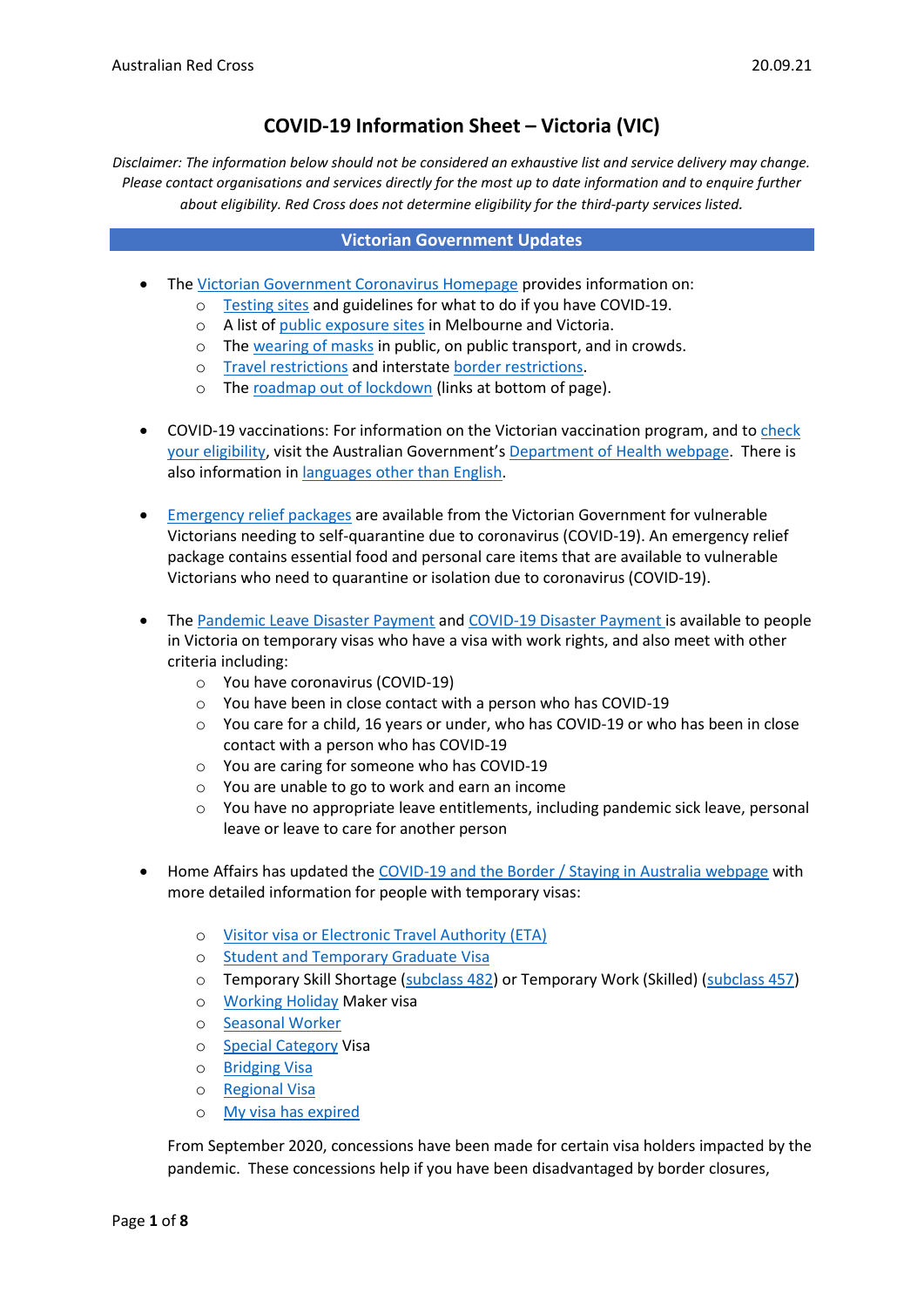- o [Skilled Regional \(Subclass 887\) visa](https://immi.homeaffairs.gov.au/visas/getting-a-visa/visa-listing/skilled-regional-887)
- o [Business Innovation and Investment \(Permanent\)\(Subclass 888\) visa](https://immi.homeaffairs.gov.au/visas/getting-a-visa/visa-listing/business-innovation-and-investment-888)
- o [Business Innovation and Investment \(Provisional\)\(Subclass 188\) visa](https://immi.homeaffairs.gov.au/visas/getting-a-visa/visa-listing/business-innovation-and-investment-188)
- o [Safe Haven Enterprise \(Subclass 790\) visa](https://immi.homeaffairs.gov.au/visas/getting-a-visa/visa-listing/safe-haven-enterprise-790/safe-haven-enterprise-visa-pathway)
- o [Temporary Graduate \(Subclass 485\) visa](https://immi.homeaffairs.gov.au/visas/getting-a-visa/visa-listing/temporary-graduate-485)

For information on the [Temporary Activity Visa \(subclass 408\)](https://immi.homeaffairs.gov.au/visas/getting-a-visa/visa-listing/temporary-activity-408/australian-government-endorsed-events#Overview) visit the Home Affairs website.

## **How to stay COVID safe**

• With the relaxing of restrictions, and opening of state and some international borders, Australian governments are encouraging everyone to remain COVID safe.

## **Physical distancing**

- o When and where possible, remain 1.5 metres away from other people.
- o Avoid physical greetings such as handshaking, hugs and kisses.
- $\circ$  Take extra care if you are using [public transport.](https://www.infrastructure.gov.au/transport/files/covid19_public_transport_principles_29052020.pdf)
- o Avoid crowds and large public gatherings.
- o Wear a mask when in public.

## **Workplaces & schools**

- o Follow the recommended government [health and hygiene advice.](https://www.health.gov.au/news/health-alerts/novel-coronavirus-2019-ncov-health-alert/how-to-protect-yourself-and-others-from-coronavirus-covid-19/good-hygiene-for-coronavirus-covid-19)
- o Avoid non-essential face-to-face meetings.
- o Provide alcohol-based hand rub for all staff.
- o Eat lunch at your desk or outside rather than in the lunchroom.
- o Regularly clean and disinfect surfaces that many people touch.
- $\circ$  Open windows or adjust air conditioning for more ventilation.
- o Stay at home if you are feeling unwell.

#### **Employment & Work Rights**

- From 01 May 2021, if you relocate to take up ongoing work, including an apprenticeship, for more than 20 hours a week for more than six months, you may be eligible to receive up to:
	- $\circ$  \$3,000 if you relocate to a capital city\*
	- $\circ$  \$6,000 if you relocate to a regional area
	- o An extra \$3,000 if you relocate with a dependent.

For more information on Relocation Assistance, visit the Australian Government's Department of Education, Skills & Employmen[t website here.](https://www.dese.gov.au/rattuaj)

#### • **Temporary relaxation of working hours for student visa holders**

Due to exceptional circumstances during the COVID-19 pandemic and the need to ensure the supply of critical services, the [Department of Home Affairs and Australian Border Force](https://immi.homeaffairs.gov.au/visas/getting-a-visa/visa-listing/student-500/temporary-relaxation-of-working-hours-for-student-visa-holders) will take a flexible approach to student visa holders working beyond their usual work limitations, but only in specified industries.

You can work more than 40 hours a fortnight if you are: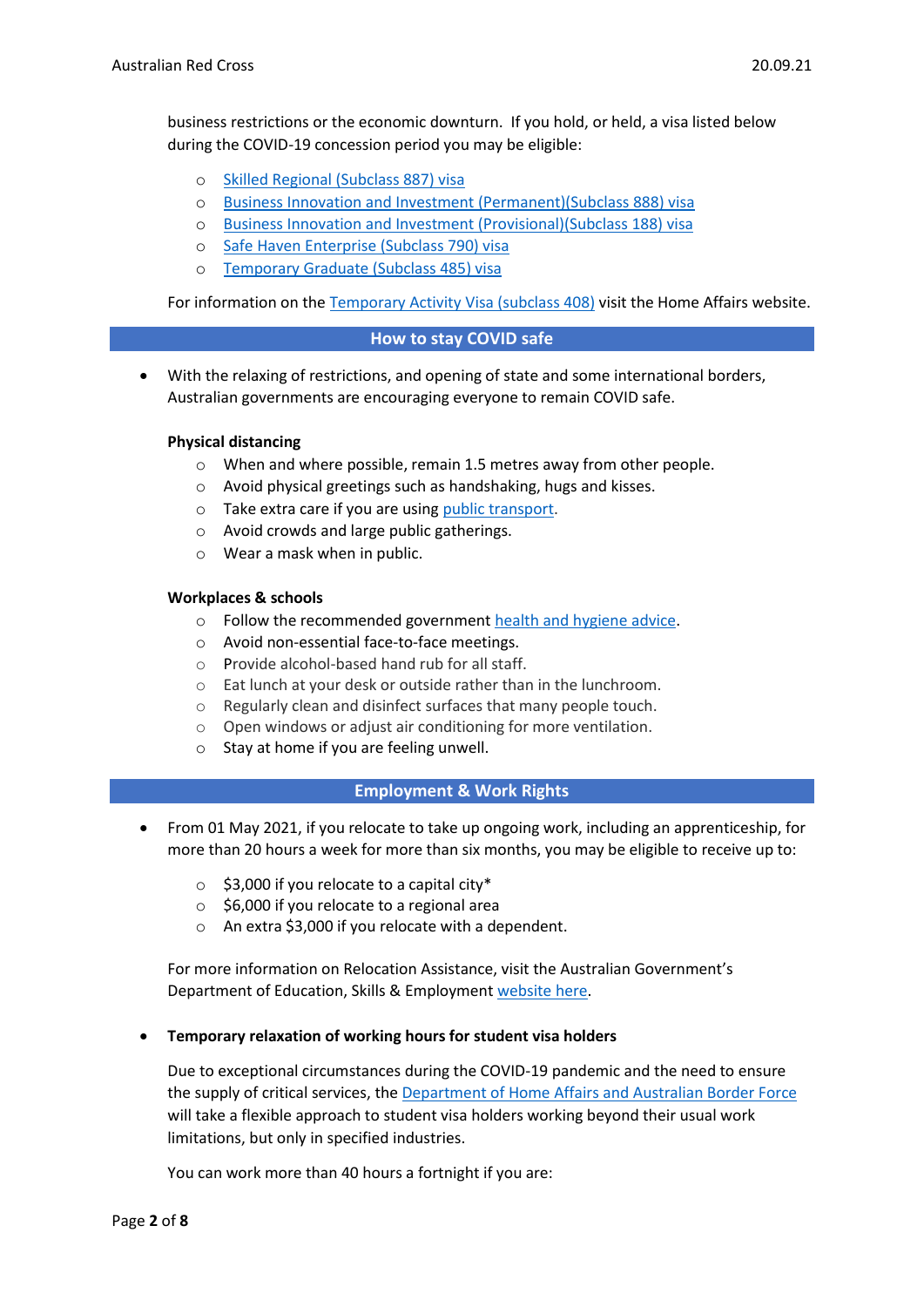- o employed by an aged care Approved Provider or Commonwealth-funded aged care service provider with a RACS ID or a NAPS ID, before 8 September 2020
- o employed by a registered National Disability Insurance Scheme provider
- $\circ$  enrolled in a health care related course and you are supporting the health effort against COVID-19, as directed by health officials.

You **cannot** work more than 40 hours if you are employed in a supermarket.

All workers in Australia have the same rights and protections at work, regardless of citizenship or visa status. Your employer must comply with Australian workplace and immigration laws, including their obligation to:

- Pay you the right pay rate for all time worked
- Provide a safe workplace.
- For information on [working](https://immi.homeaffairs.gov.au/visas/getting-a-visa/visa-listing/student-500/temporary-relaxation-of-working-hours-for-student-visa-holders) in Australia visit the [Home Affairs website.](https://immi.homeaffairs.gov.au/visas/working-in-australia)

The Fair Work [Ombudsman](https://www.fairwork.gov.au/) provides education, assistance, advice and guidance to employers and employees, and can inquire into and investigate breaches of the Fair Work Act.

The [Migrant Workers Centre](https://www.migrantworkers.org.au/) empowers migrant workers in Victoria to understand rights, enforce them in workplaces, and connect with other migrant workers. The website has information in a [number of languages,](https://www.migrantworkers.org.au/resources) including Tagalog, Malay, Arabic, Mandarin, Spanish and Tamil.

## **Food and/or Emergency Relief**

- The Victorian government's [International Student Emergency Relief Fund](https://www.studymelbourne.vic.gov.au/news-updates/international-student-emergency-relief-fund) **closed on 31 December 2020**. International students in Victoria who continue to experience financial hardship are encouraged to apply via Red Cross for the [Extreme Hardship Support Program.](https://www.redcross.org.au/vicrelief)
- [AskIzzy](https://askizzy.org.au/) is a national database with links to supports including housing, food and clothing, health services, financial support, family violence assistance, and much more.
- The National Debt Helpline provides free financial advice, and [the NDH website](https://ndh.org.au/) has information on topics such as rent, utilities and emergency financial assistance. The NDH is open Monday to Friday from 9:30am – 4:30pm, on 1800 007 007.
- The DSS Grants Service Directory is a searchable database of service providers offering emergency relief (including food support). Visit the [Victoria section of the directory.](https://serviceproviders.dss.gov.au/?postcode&ppp=100&programme=Families%20and%20Communities®ion&service=Financial%20Crisis%20and%20Material%20Aid%20-%20Emergency%20Relief&state=Victoria)
- The Australian Red Cross operates food pantries in North Melbourne and Dandenong.
- The City of Melbourne [Community Food Guide](https://www.melbourne.vic.gov.au/SiteCollectionDocuments/community-food-guide.pdf) is a resource for community agencies or anyone in the community who needs affordable, fresh and healthy food.
- Empower Australia have food relief locations in Southbank, Lower Plenty, Ringwood, Pakenham, and Grovedale. [Visit the website](https://www.empoweraustralia.com.au/programs/the-pantry/) for more information or phone (03) 9896 7999.
- Moreland City Council includes a list of emergency relief, foodbanks, food pantries and services offering food parcels in the Council area [here.](https://www.moreland.vic.gov.au/community-health/advocacy-services/housing-and-employment/food-relief/)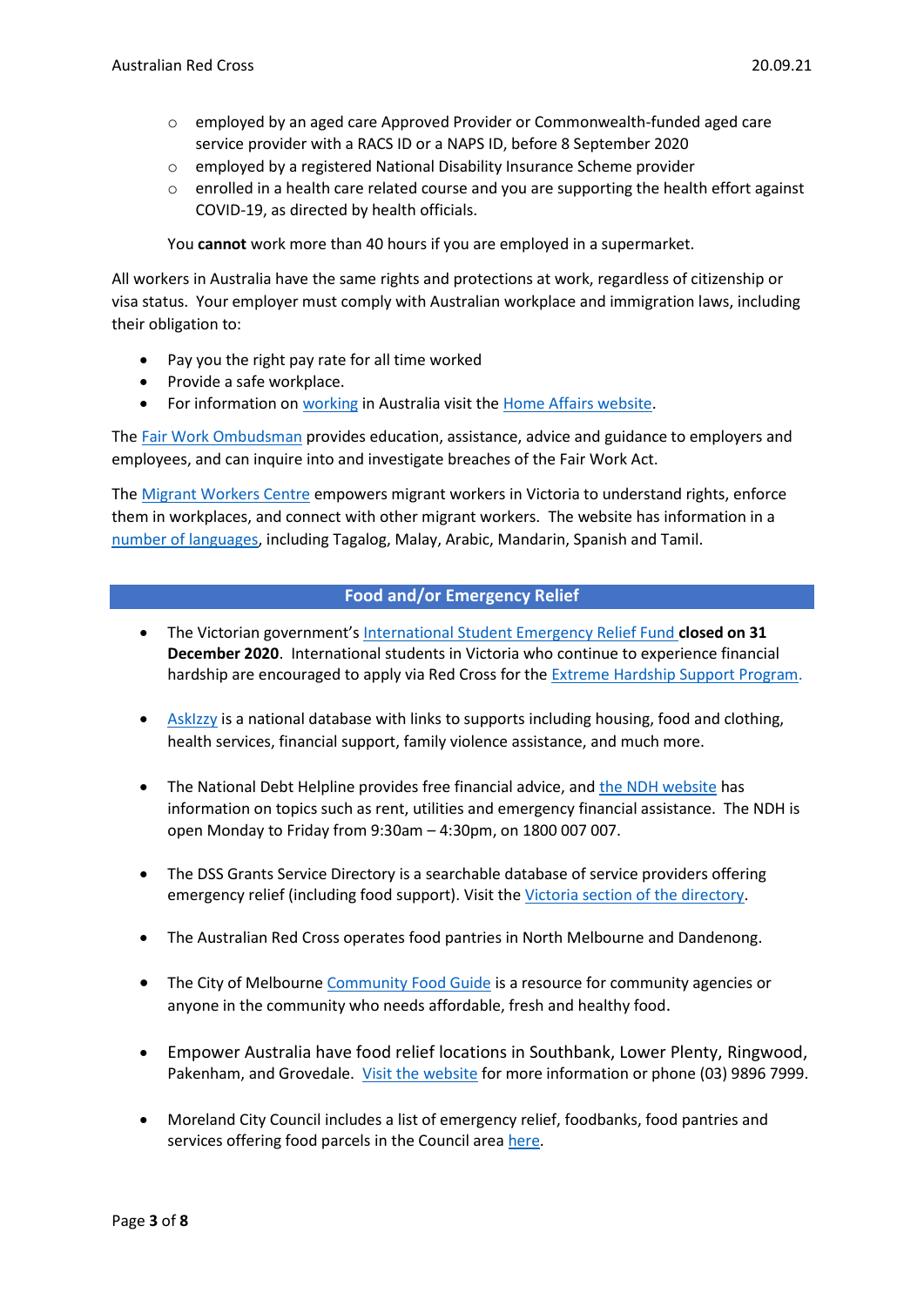- [Health Direct](https://www.healthdirect.gov.au/australian-health-services) also maintains a database where you can search for food relief. Select food relief as the service you are looking for, and enter in your location or suburb to see what services might be available near you.
- [CISVic local services](https://www.cisvic.org.au/COVID-19-Assistance) assist people experiencing personal and financial difficulties by providing information, referral and support services including Emergency Relief.
- NRNA Non-Resident Nepali Association has a list of resources on thei[r Facebook page.](https://www.facebook.com/NRNAAustralia)
- The Bangladeshi community of Melbourne has a list of resources on their [Facebook page.](https://www.facebook.com/groups/1285565858301441)

## **Rent and Utilities**

- The Victorian government's rental moratorium ended on **28 March 2021** and new rental laws are effective from 29 March 2021. To read about these new laws, visit th[e Victorian](https://www.consumer.vic.gov.au/housing/renting/changes-to-renting-laws)  [Consumer Affairs website.](https://www.consumer.vic.gov.au/housing/renting/changes-to-renting-laws)
- The [Tenants Victoria website](https://tenantsvic.org.au/) is updated regularly, with information for people renting in Victoria. Ph: 9416 2577 (please note, a wait time of approximately 30 mins is expected).
- The [Justice Connect website](https://justiceconnect.org.au/resources/how-does-covid-19-affect-victorian-renters/) is provides housing and rental support information.
- [Energy and Water Ombudsman Victoria](https://www.ewov.com.au/resources/hot-topics/having-trouble-paying-your-energy-or-water-bill-help-is-available-april-2017)
	- $\circ$  In Victoria, all energy and water companies must have a hardship program to assist people who are struggling to pay their bills. There are various areas that energy and water companies can help with, including:
		- An affordable payment plan to help break bills into smaller payments.
		- Energy and water efficiency information to help lower usage.
		- **EXECT:** Assistance with applying for the Victorian Government's Utility Relief Grant [Scheme \(URGS\)](https://services.dhhs.vic.gov.au/utility-relief-grant-scheme) which provides up to \$500 each for electricity, gas and water (subject to eligibility criteria). *If you are not a concession card holder, you need to contact your retailer to find out if you are eligible.*
		- o Putting you on a cheaper energy plan.
		- o Ensuring concessions are applied to your account.
		- o Referral to support services including financial counselling.
		- [General Information factsheets in languages](https://www.ewov.com.au/resources/other-languages) other than English.

#### **Housing / Homelessness**

- The Victorian government's rental moratorium ended on **28 March 2021** and new rental laws are effective from 29 March 2021. To read about these new laws, visit the Victorian [Consumer Affairs website.](https://www.consumer.vic.gov.au/housing/renting/changes-to-renting-laws) From Monday 29 March 2021:
	- $\circ$  Rent reduction agreements can no longer be lodged with Consumer Affairs Victoria
	- $\circ$  You can apply directly to the Victorian Civil and Administrative Tribunal (VCAT) for dispute resolution
	- o Applications for the [rent relief](https://www.housing.vic.gov.au/help-renting/rentrelief) grant have closed
	- $\circ$  Rental providers (landlords) can issue a notice to vacate to renters (tenants) and raise the rent again, but new rights and responsibilities apply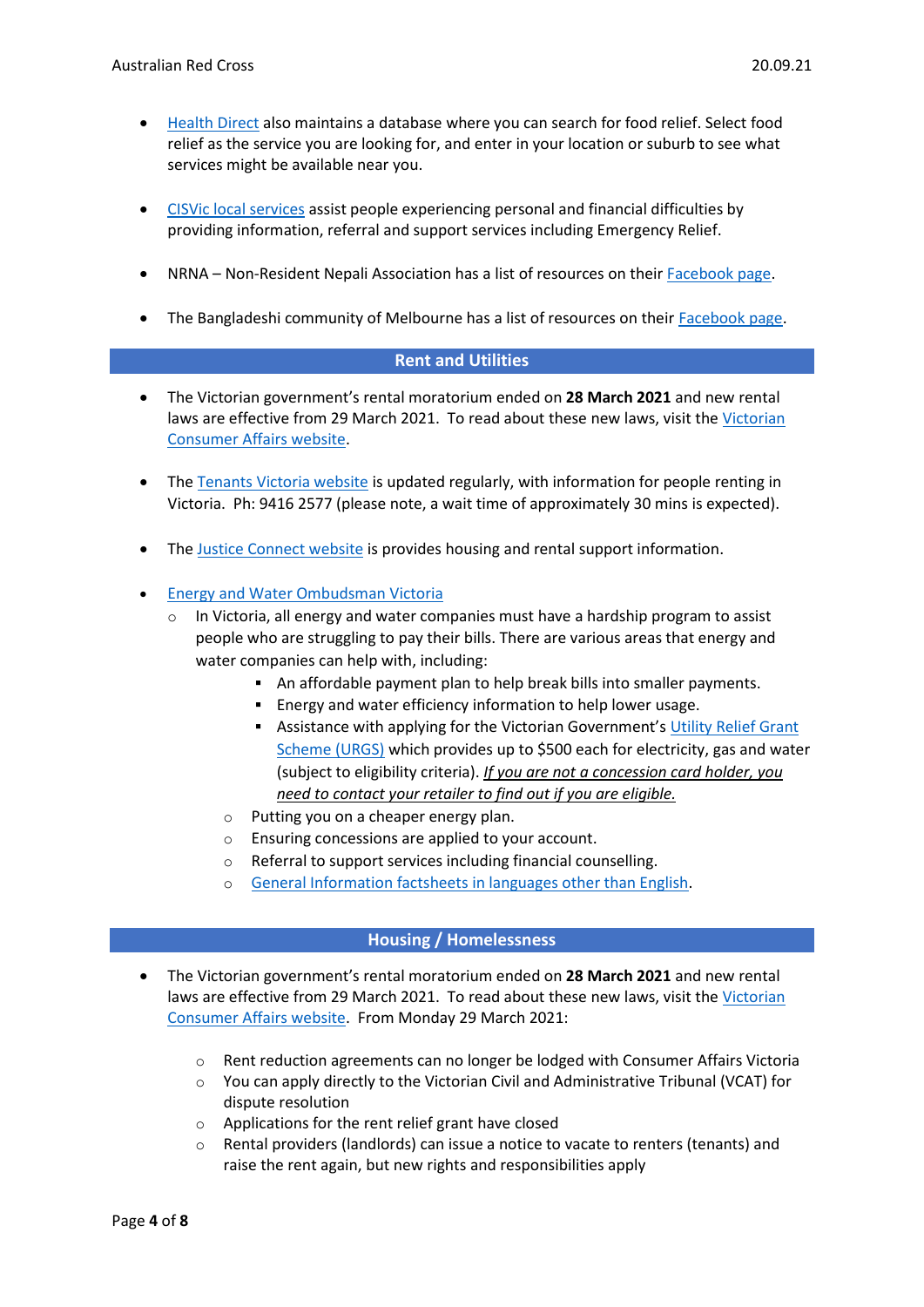- Victoria DHHS [Crisis Accommodation Line:](https://services.dhhs.vic.gov.au/crisis-accommodation) A 24/7 statewide toll free number 1800 825 955 for housing support. The number will direct your call to a service closest to you, or if the call is outside business hours, it will be redirected to Salvation Army Crisis Services.
- [Launch Housing:](https://www.launchhousing.org.au/) Bob's Place, 35 Robinson Street, Dandenong, phone: 03 9792 0750
- [WAYSS:](http://www.wayssltd.org.au/) WAYSS Women's Integrated Services assists women and women with children, who are homeless or at risk of homelessness due to family violence, with information, advocacy, referral and support. Located at 20 Princess Hwy, Dandenong, phone (03) 9791 6111.

## **Health and Medical Care**

- **Coronavirus Hotline:** 1800 675 398 if you suspect you may have coronavirus (COVID-19) phone the hotline, which is open 24 hours, 7 days.
- [What if I am from overseas and not eligible for Medicare?](https://www.dhhs.vic.gov.au/information-overseas-travellers-coronavirus-disease-covid-19#what-if-im-from-overseas-and-im-not-eligible-for-medicare) Overseas travellers who fall ill in Australia (and are not eligible for Medicare) often have health or travel insurance. For those who do not have adequate insurance coverage, **Victorian hospitals will waive the costs of treatment**. This includes waiving payment and debt recovery procedures for ambulance transfers of people suspected to have coronavirus (COVID-19), who are taken to Victorian hospitals for assessment.
- [Monash Health Refugee Health and Wellbeing](https://monashhealth.org/contact/) See website for specific locations and contacts, main line 03 9594 6666
- All people seeking asylum are entitled to free medical care in Victorian hospitals. For more information visit the [Royal Children's Hospital](https://www.rch.org.au/immigranthealth/clinical/Asylum_seekers/) (RCH Melbourne) website.
- Neami 'Partners in Wellbeing' for support or referrals call 1300 375 330 and for more information on the program visit the [Neami website.](https://www.neaminational.org.au/find-services/partners-in-wellbeing/)
- The [Refugee Health Guide](https://refugeehealthguide.org.au/referrals) includes Refugee Health Programs staffed by refugee nurses, doctors and other specialists that operate nationally - providing specialised mental and primary health care and service coordination to refugees and people seeking asylum. Information on referral pathways in Victoria are found [here.](https://refugeehealthguide.org.au/referrals/victoria/)
- [Reciprocal Health Care Agreements:](https://www.servicesaustralia.gov.au/individuals/services/medicare/reciprocal-health-care-agreements) Agreements with 11 countries that cover the cost of medically necessary care when Australians visit certain countries and visitors from these countries visit Australia. Those visiting Australia from the following countries may be eligible for medical care under Medicare while in Australia, information for each country is available [here.](https://www.servicesaustralia.gov.au/individuals/services/medicare/reciprocal-health-care-agreements/when-you-visit-australia)
- [Temporary Visa Categories Covered by Ministerial Orders \(eligible for Medicare\)](https://www.servicesaustralia.gov.au/individuals/subjects/how-enrol-and-get-started-medicare/enrolling-medicare/how-enrol-medicare-if-youre-temporary-resident-covered-ministerial-order)
- To support older people from culturally diverse backgrounds, the Australian Department of Health has funded the Multilingual Older Persons COVID-19 Support Line. The support line will run for six months from 10 February 2021 until 31 July 2021 will be offered in the following six languages – Arabic, Cantonese, Mandarin, Greek, Italian & Vietnamese. For more information visit the [PICAC Alliance website.](http://www.picacalliance.org/multilingual-older-persons-covid-19-support-line/)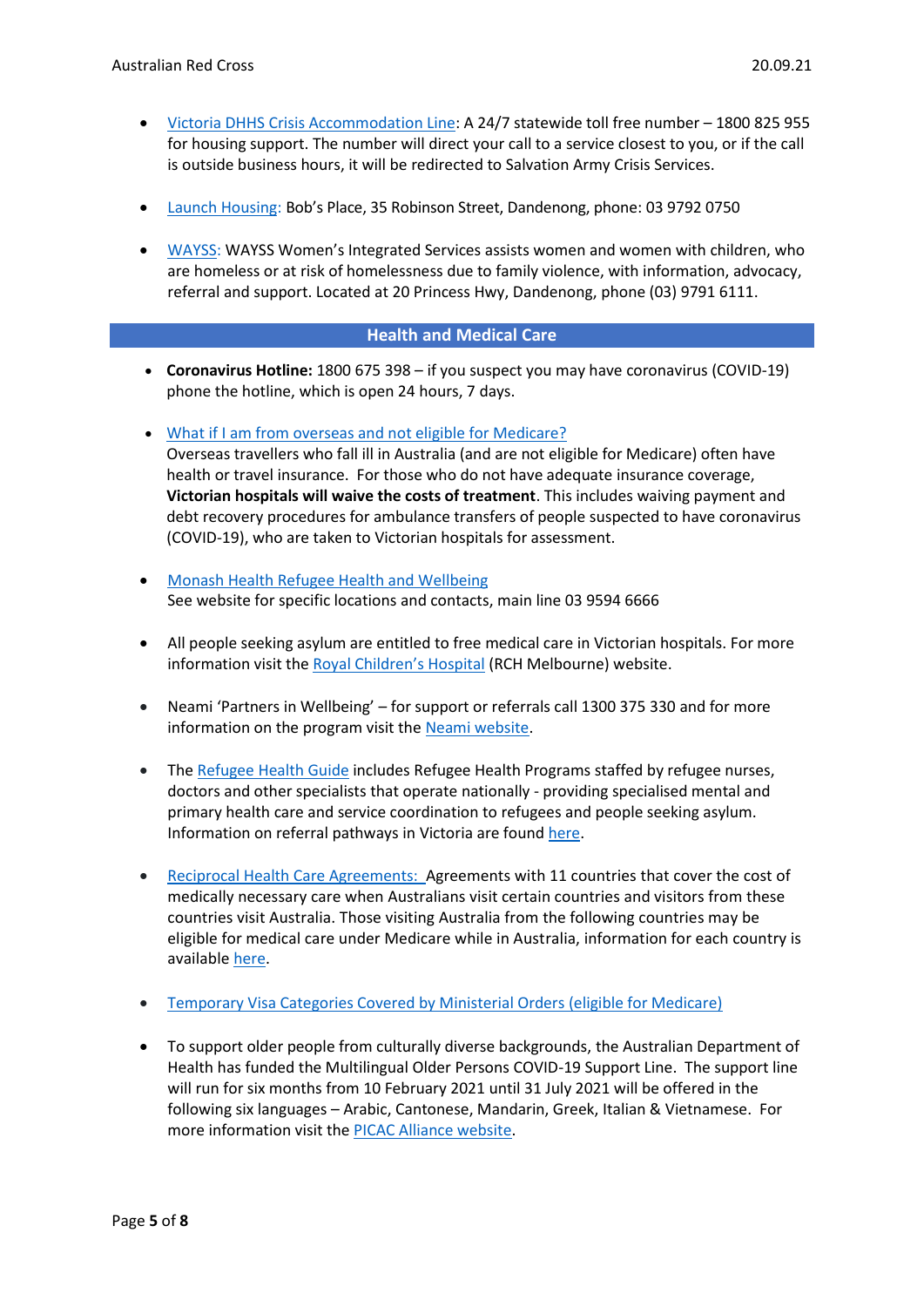#### **Information for the LGBTQI+ community**

- Information on health and counselling services, social groups, legal support, multicultural specific services, and other services are found on thi[s national LGBTQI+ directory.](https://docs.google.com/spreadsheets/d/1CTv8NSkImdhclvS_ZJ61t1k33KPE5f4PF0wWApP6aFk/edit#gid=1868596043)
- **Uniting Care** runs the peer support program QRAC. Contact Ian (0400 121 907), Jayke (0448 440 991) or Andi (0409 091 734) for more information.

## **Information for International Students in VIC**

- The Victorian Government's [International Student Emergency Relief Fund](https://www.studymelbourne.vic.gov.au/news-updates/international-student-emergency-relief-fund) closed on 31 December 2020. The [Study Melbourne website](https://www.studymelbourne.vic.gov.au/news-updates/international-student-emergency-relief-fund) provides information o[n other supports](https://www.studymelbourne.vic.gov.au/help-and-support/support-for-students-coronavirus)  [available](https://www.studymelbourne.vic.gov.au/help-and-support/support-for-students-coronavirus) to international students living in Victoria.
- International students hotline (1300 981 621) / [international.students@dese.gov.au](mailto:international.students@dese.gov.au)
- **Australian Catholic University** has closed all financial support. Check thei[r website](https://www.acu.edu.au/about-acu/news/covid-19-faqs) for updates and other general COVID-19 information.
- **Deakin University** has closed its financial support scheme. General information for students is available on their [website.](https://www.deakin.edu.au/covidsafe)
- **La Trobe University** has information on COVID-19 including [student support,](https://www.latrobe.edu.au/about/novel-coronavirus/support) and a [COVID](https://www.latrobe.edu.au/__data/assets/pdf_file/0011/1175654/State-Govt-COVID-Safe-Plan-v2-091020.pdf)  [Safety Plan PDF](https://www.latrobe.edu.au/__data/assets/pdf_file/0011/1175654/State-Govt-COVID-Safe-Plan-v2-091020.pdf) available for download.
- **University of Melbourne** has financial aid and food support available to eligible students. More information is available on their [website.](https://students.unimelb.edu.au/student-support/coronavirus/covid-19-emergency-support-fund-and-other-financial-or-material-support)
- **Monash University** has a number of factsheets available on their [website,](https://www.monash.edu/news/coronavirus-updates) as well as information on returning to campus, library opening hours, and government updates.
- **Swinburne University of Technology** has created [a page on its website](https://www.swinburne.edu.au/alerts/coronavirus/) to support students and staff to access official information and updates from the university.
- **Victoria University** has restricted campus access. For the latest updates, and other information for students visit the [Victoria University website.](https://www.vu.edu.au/about-vu/news-events/news/vus-response-to-the-coronavirus-covid-19)

#### **Information for New Zealanders living in Australia**

New Zealand citizens in Australia on a Special Category Visa (SCV) may be able to access a range of payments, depending on their circumstances.

> $\circ$  Those who came to Australia prior to 26 February 2001 generally have protected status and have the same access to all Australian payments as permanent residents and Australian citizens, where eligible, including JobSeeker Payment.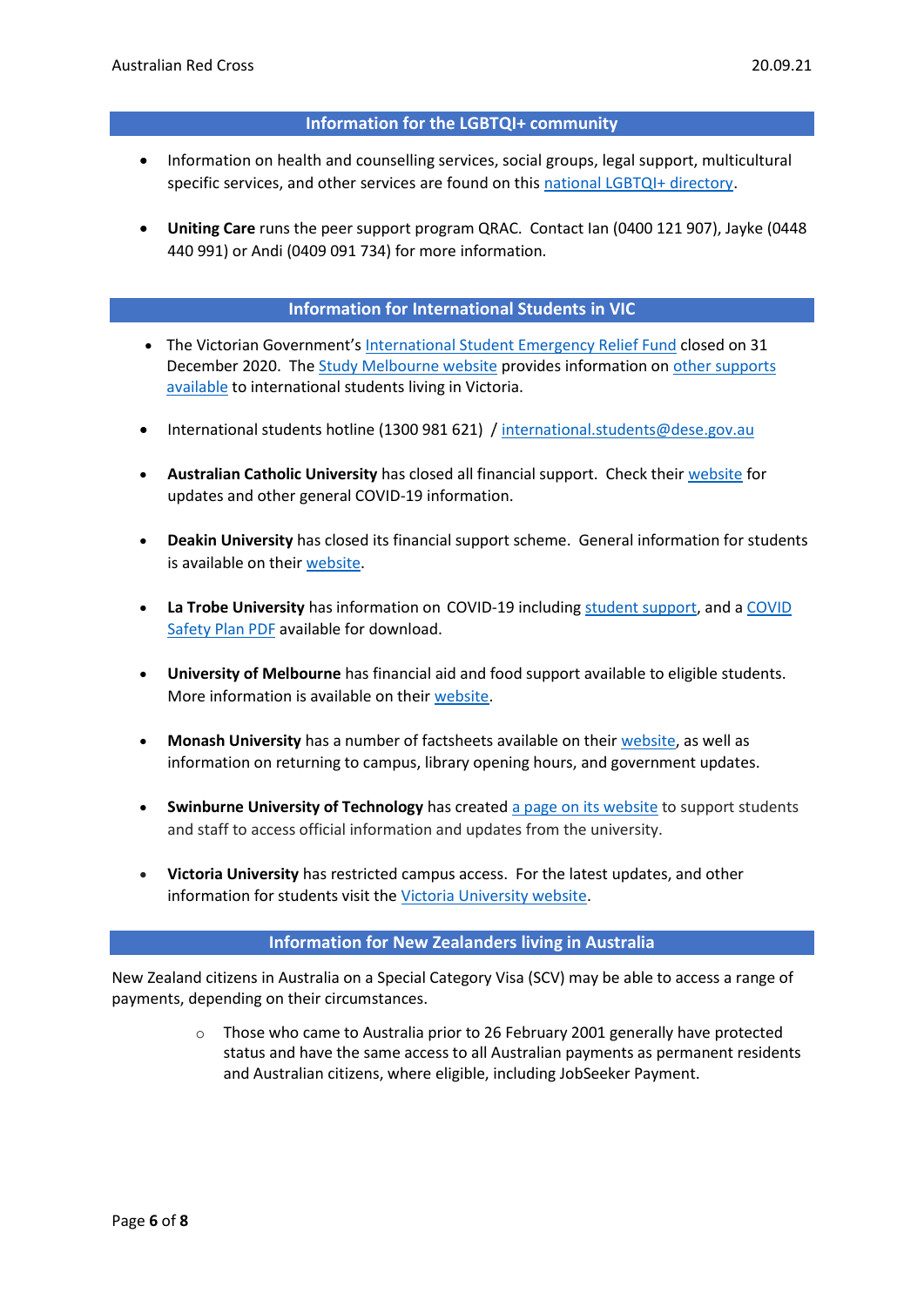- $\circ$  New Zealanders who came to Australia after 26 February 2001 and have non-protected status can access family payments, such as FTB, paid parental leave payments and childcare subsidy, where eligible. If they have been continuously living in Australia for at least 10 years since February 2001, they can also access JobSeeker Payment or Youth Allowance for a one-off period of up to six months.
- $\circ$  New Zealanders on an SCV may be eligible for the JobKeeper Payment if they meet the qualifying criteria[, https://treasury.gov.au/coronavirus/jobkeeper.](https://treasury.gov.au/coronavirus/jobkeeper)
- New Zealand citizens may also be able to claim the Age Pension or, in limited circumstances, Disability Support Pension or Carer Payment, under the Social Security Agreement between Australia and New Zealand.
- For further general information: <https://www.servicesaustralia.gov.au/individuals/subjects/payments-visa-holders>
- Individuals needing specific advice on their circumstances should contact Services Australia: <https://www.servicesaustralia.gov.au/individuals/contact-us>

## **Additional Information for People Seeking Asylum and Refugees**

- CatholicCare have developed an online resource of financial, health, housing and other emergency relief services available for people seeking asylum. You can [access the link here.](https://aus01.safelinks.protection.outlook.com/?url=https%3A%2F%2Fdrive.google.com%2Ffile%2Fd%2F1u1_5ZE4Qecv-iTRFNsKGHQZyTS-HJdP0%2Fview%3Fusp%3Dsharing&data=02%7C01%7Csobrien%40redcross.org.au%7Cca2cfb1454d643060af908d8506230ee%7C1ac0eafd88864ec7afd229c150fc3208%7C0%7C0%7C637347730002960867&sdata=Ln9D5imqVxxJwj2bUaFXtkF0oW1caQfpuGDY7qeHx%2FY%3D&reserved=0)
- If you have a Temporary Protection Visa (TPV) or Safe Haven Enterprise Visa (SHEV), you are eligible to apply for th[e Special Benefit payment through Centrelink.](https://www.servicesaustralia.gov.au/individuals/services/centrelink/special-benefit) You will need to meet the other criteria for the payment. Click the link for more information.
- [Status Resolution Support Services](https://immi.homeaffairs.gov.au/what-we-do/status-resolution-service/status-resolution-support-services) (SRSS)
	- o The SRSS program supports vulnerable migrants who are waiting for the government's decision on a visa application, including people seeking asylum. It provides temporary needs-based support for people facing significant barriers and unable to support themselves while resolving their immigration status.
	- o In Victoria, the SRSS Program is delivered by:
		- [Life Without Barriers.](https://www.lwb.org.au/services/refugees-and-asylum-seekers/) Contact: [info@lwb.org.au](mailto:info@lwb.org.au) Dandenong (03 8752 8500) / Epping (03 8405 4400) / Sunshine ( 03 9313 2400)
		- [Adult Multicultural Education Services \(AMES\)](https://www.ames.net.au/settle-in-aus/status-resolution-support-services-srss) If you or someone you know would like to apply for SRSS with AMES Australia, [contact online](https://www.ames.net.au/contact-us) or call 13 AMES (13 2637) for more information.
- [Humanitarian Settlement Program](https://immi.homeaffairs.gov.au/settling-in-australia/humanitarian-settlement-program/specialised-and-intensive-services) (HSP)
	- o The HSP is a national program funded by the Australian Government to help refugees to establish themselves when they first arrive in Australia.
	- o People granted the following visas are eligible to access the HSP on arrival:
		- Refugee (subclass 200, 201, 203 and 204) visa
		- Global Special Humanitarian (subclass 202) visa
	- o Other visa holders are also eligible to access the HSP, but only to receive [Specialised](https://immi.homeaffairs.gov.au/settling-in-australia/humanitarian-settlement-program/specialised-and-intensive-services)  [and Intensive Services \(SIS\).](https://immi.homeaffairs.gov.au/settling-in-australia/humanitarian-settlement-program/specialised-and-intensive-services) These include:
		- Refugee (subclass 200, 201, 203 and 204)